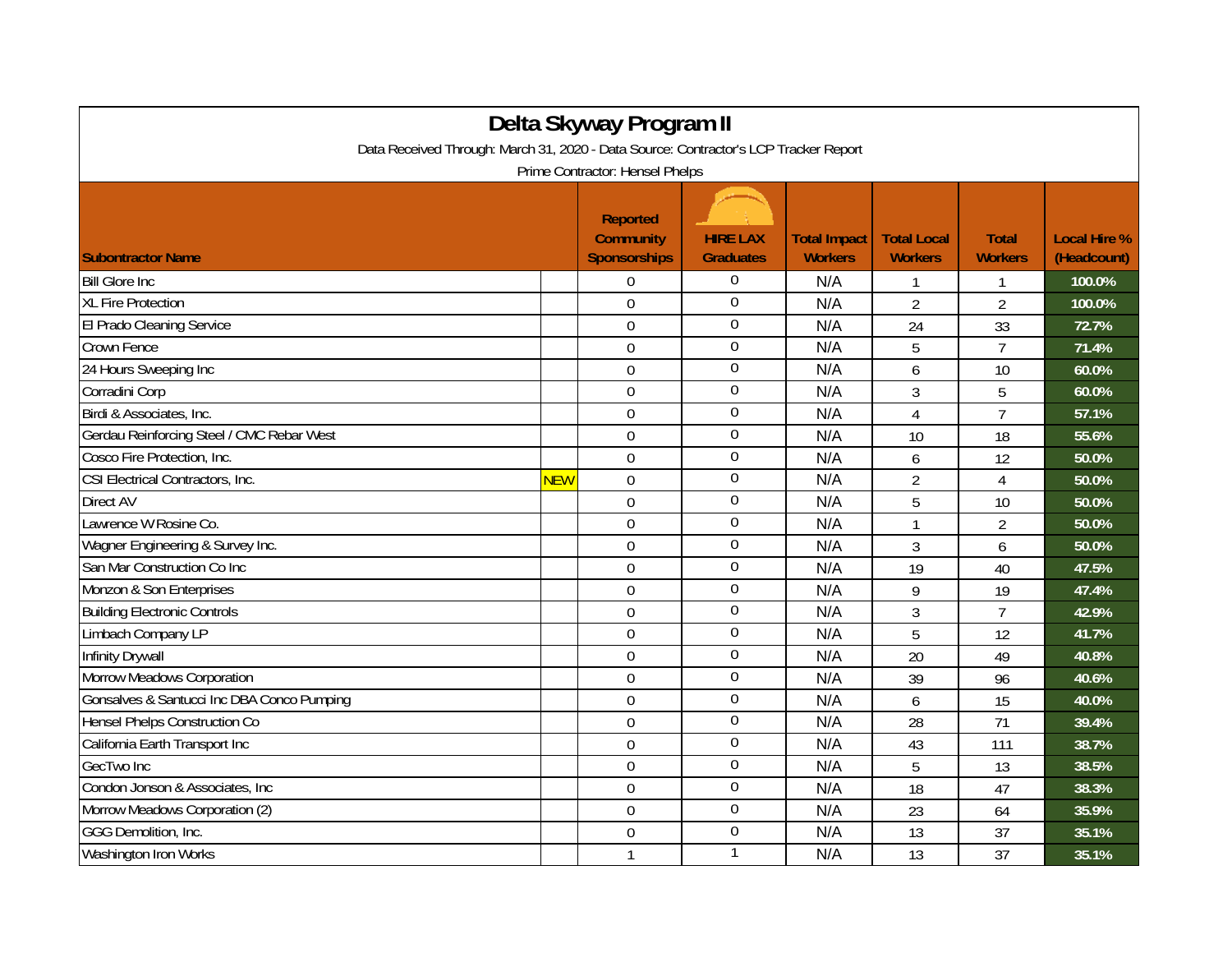| Delta Skyway Program II                                                              |                                                            |                                     |                                       |                                      |                                |                                    |  |  |
|--------------------------------------------------------------------------------------|------------------------------------------------------------|-------------------------------------|---------------------------------------|--------------------------------------|--------------------------------|------------------------------------|--|--|
| Data Received Through: March 31, 2020 - Data Source: Contractor's LCP Tracker Report |                                                            |                                     |                                       |                                      |                                |                                    |  |  |
| Prime Contractor: Hensel Phelps                                                      |                                                            |                                     |                                       |                                      |                                |                                    |  |  |
| <b>Subontractor Name</b>                                                             | <b>Reported</b><br><b>Community</b><br><b>Sponsorships</b> | <b>HIRE LAX</b><br><b>Graduates</b> | <b>Total Impact</b><br><b>Workers</b> | <b>Total Local</b><br><b>Workers</b> | <b>Total</b><br><b>Workers</b> | <b>Local Hire %</b><br>(Headcount) |  |  |
| <b>BrandSafway Services</b>                                                          | $\overline{0}$                                             | $\Omega$                            | N/A                                   | $\overline{7}$                       | 20                             | 35.0%                              |  |  |
| Matrix Environmental, Inc.                                                           | $\mathbf 0$                                                | $\mathbf 0$                         | N/A                                   | 32                                   | 94                             | 34.0%                              |  |  |
| <b>Bonas Company</b>                                                                 | $\overline{0}$                                             | $\boldsymbol{0}$                    | N/A                                   | $\mathbf{1}$                         | 3                              | 33.3%                              |  |  |
| Nevell Group Inc                                                                     | $\mathbf 0$                                                | $\overline{0}$                      | N/A                                   | 8                                    | 24                             | 33.3%                              |  |  |
| Pan Pacific Mechanica, LLC                                                           | $\mathbf 0$                                                | $\boldsymbol{0}$                    | N/A                                   | $\overline{3}$                       | 9                              | 33.3%                              |  |  |
| Performance Contracting Inc.                                                         | $\overline{0}$                                             | $\boldsymbol{0}$                    | N/A                                   | 18                                   | 58                             | 31.0%                              |  |  |
| <b>Best Contracting Services Inc</b>                                                 | $\mathbf 0$                                                | $\overline{0}$                      | N/A                                   | 8                                    | 26                             | 30.8%                              |  |  |
| <b>Drill Tech Drilling</b>                                                           | $\mathbf 0$                                                | $\boldsymbol{0}$                    | N/A                                   | 3                                    | 10                             | 30.0%                              |  |  |
| ISEC, Inc.                                                                           | 0                                                          | $\overline{0}$                      | N/A                                   | 3                                    | 10                             | 30.0%                              |  |  |
| Site Solution Services, Inc.                                                         | $\overline{0}$                                             | $\overline{0}$                      | N/A                                   | $\overline{2}$                       | $\overline{7}$                 | 28.6%                              |  |  |
| <b>Granite Construction Company</b>                                                  | $\overline{0}$                                             | $\overline{0}$                      | N/A                                   | 14                                   | 50                             | 28.0%                              |  |  |
| Rosendin Electric                                                                    | $\mathbf 0$                                                | $\overline{0}$                      | N/A                                   | 14                                   | 50                             | 28.0%                              |  |  |
| Murray Company                                                                       | $\overline{0}$                                             | $\boldsymbol{0}$                    | N/A                                   | 41                                   | 149                            | 27.5%                              |  |  |
| <b>JLS Pumping</b>                                                                   | $\mathbf 0$                                                | $\boldsymbol{0}$                    | N/A                                   | 3                                    | 11                             | 27.3%                              |  |  |
| McKeon Door West Inc                                                                 | $\mathbf 0$                                                | $\boldsymbol{0}$                    | N/A                                   | $\mathbf{1}$                         | $\overline{4}$                 | 25.0%                              |  |  |
| Zolnay Insulation Inc                                                                | $\overline{0}$                                             | $\boldsymbol{0}$                    | N/A                                   | $\mathbf{1}$                         | $\overline{4}$                 | 25.0%                              |  |  |
| NorCal Pipeline Services, Inc.                                                       | $\mathbf 0$                                                | $\overline{0}$                      | N/A                                   | 3                                    | 14                             | 21.4%                              |  |  |
| <b>Environmental Construction Group</b>                                              | $\mathbf 0$                                                | $\boldsymbol{0}$                    | N/A                                   | 3                                    | 15                             | 20.0%                              |  |  |
| Centerline Concrete Cutting                                                          | $\mathbf 0$                                                | $\boldsymbol{0}$                    | N/A                                   | $\mathbf{1}$                         | 6                              | 16.7%                              |  |  |
| <b>Comet Electric</b>                                                                | $\overline{0}$                                             | $\overline{0}$                      | N/A                                   | $\mathbf{1}$                         | 6                              | 16.7%                              |  |  |
| <b>Badger Daylighting Corp</b>                                                       | $\overline{0}$                                             | $\overline{0}$                      | N/A                                   | 6                                    | 40                             | 15.0%                              |  |  |
| <b>Concrete Coring Company</b>                                                       | 0                                                          | $\overline{0}$                      | N/A                                   | $\overline{2}$                       | 15                             | 13.3%                              |  |  |
| <b>Shoring Engineers</b>                                                             | $\overline{0}$                                             | $\boldsymbol{0}$                    | N/A                                   | $\overline{2}$                       | 15                             | 13.3%                              |  |  |
| Xcel Mechanical System Inc.                                                          | $\mathbf 0$                                                | $\boldsymbol{0}$                    | N/A                                   | $\mathbf{1}$                         | 10                             | 10.0%                              |  |  |
| Mr. Crane Inc                                                                        | $\mathbf 0$                                                | $\overline{0}$                      | N/A                                   | $\mathbf{1}$                         | 26                             | 3.8%                               |  |  |
| Air Balance Co, Inc.                                                                 | $\overline{0}$                                             | $\boldsymbol{0}$                    | N/A                                   | 0                                    | $\mathbf{1}$                   | 0.0%                               |  |  |
| ARB, Inc.                                                                            | $\mathbf 0$                                                | $\overline{0}$                      | N/A                                   | 0                                    | 34                             | 0.0%                               |  |  |
| <b>Brymax Construction Services</b>                                                  | $\mathbf 0$                                                | $\boldsymbol{0}$                    | N/A                                   | 0                                    | 10                             | 0.0%                               |  |  |